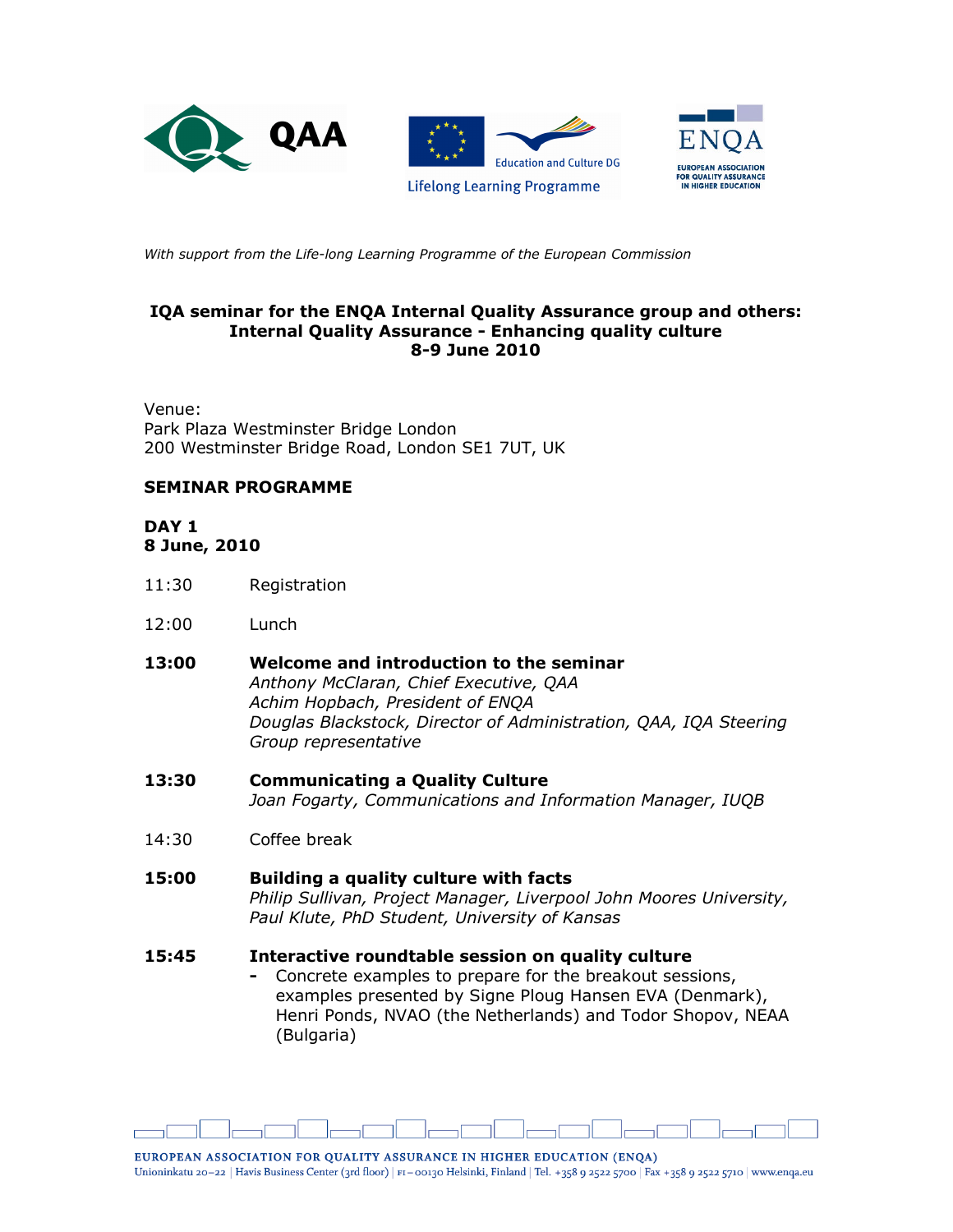



# 17:15 Feedback from the interactive roundtable session

- Facilitated by the IQA Steering Group in the main room

# 17:30 End of day one

Douglas Blackstock , Director of Administration, QAA, IQA Steering Group representative

- 19:00 Social programme Visit to the London Eye
- 20:00 Welcome reception at restaurant Skylon Address: Royal Festival Hall, Belvedere Road, London SE1 8XX